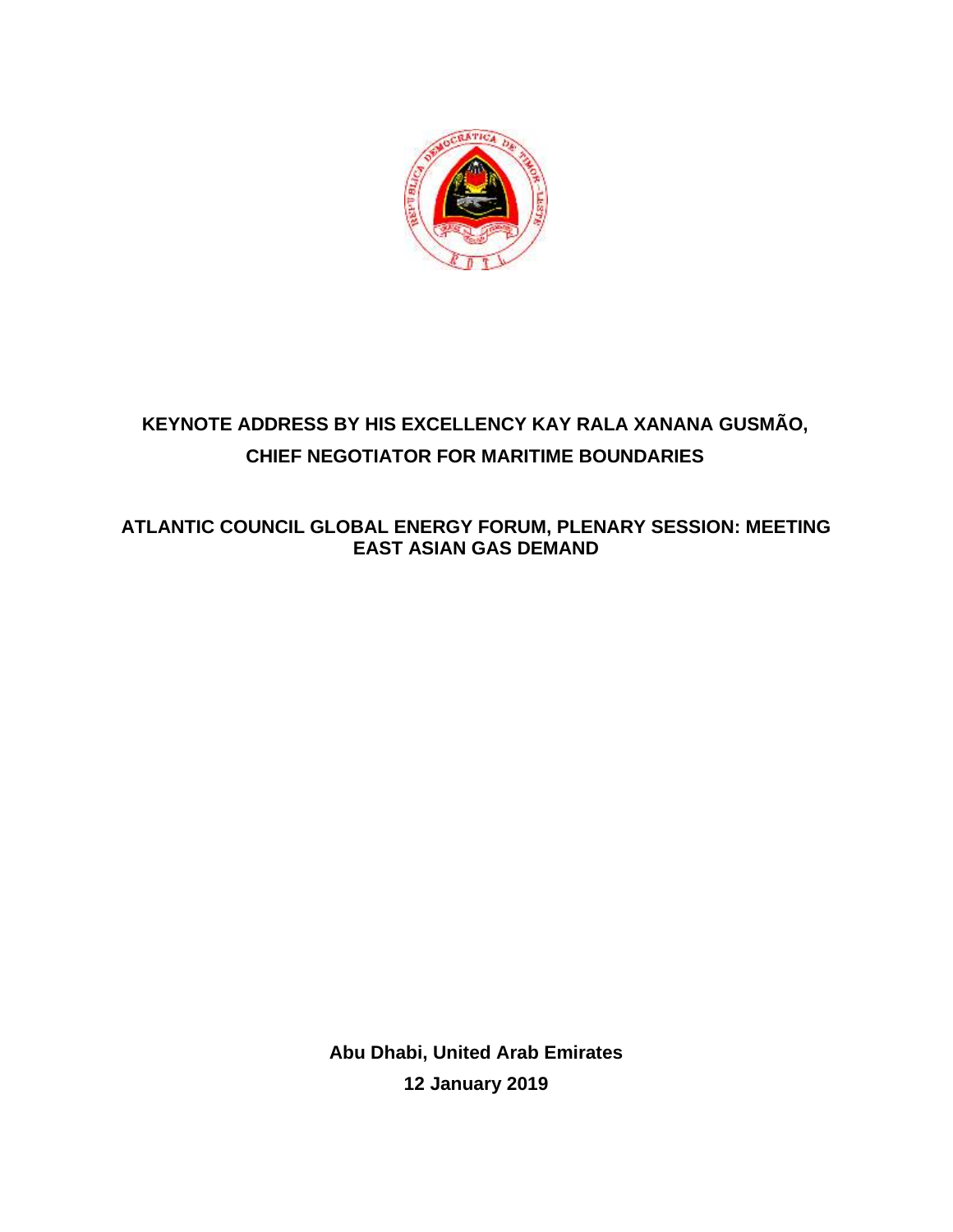Distinguished guests, Ladies and gentlemen

I am very pleased to be back in Abu Dhabi for the Global Energy Forum. This is the ideal place for us to come together to discuss our global energy challenges as well as our future opportunities.

It also provides our country, Timor-Leste, with the chance to present our petroleum development plans and learn from the experience of the UAE. With its vision and leadership, the UAE could also provide great insights for the Asian region in building a sustainable future.

Across East Asia we see increasing demand for energy when the type of energy we use will determine whether the world meets a different challenge: climate change.

These two connected challenges will be the story of East Asia in this new century.

With its growing economies and fast rising population, Asia continues to be the engine room of global economic growth. We have already seen hundreds of millions of people lifted out of poverty, urbanisation on a massive scale and the rise of global powers including China, India and South Korea. In Southeast Asia the population [increased](https://www.enerdata.net/publications/executive-briefing/south-asia-booming-energy-use.html) by 23 percent between 2000 and 2017 and continues to rise strongly. This is leading to the emergence of countries of the future including Indonesia, Vietnam and the Philippines.

All of this development, and these people, and these industries bring with them an enormous demand for energy. In Southeast Asia alone demand is up more than 60 percent in the last 15 years and is currently growing at twice the pace of China. Southeast Asia's energy demand is predicted to [grow](https://www.eco-business.com/news/why-2018-will-be-a-record-year-for-carbon-emissionsand-what-to-do-about-it/) by almost two-thirds by 2040.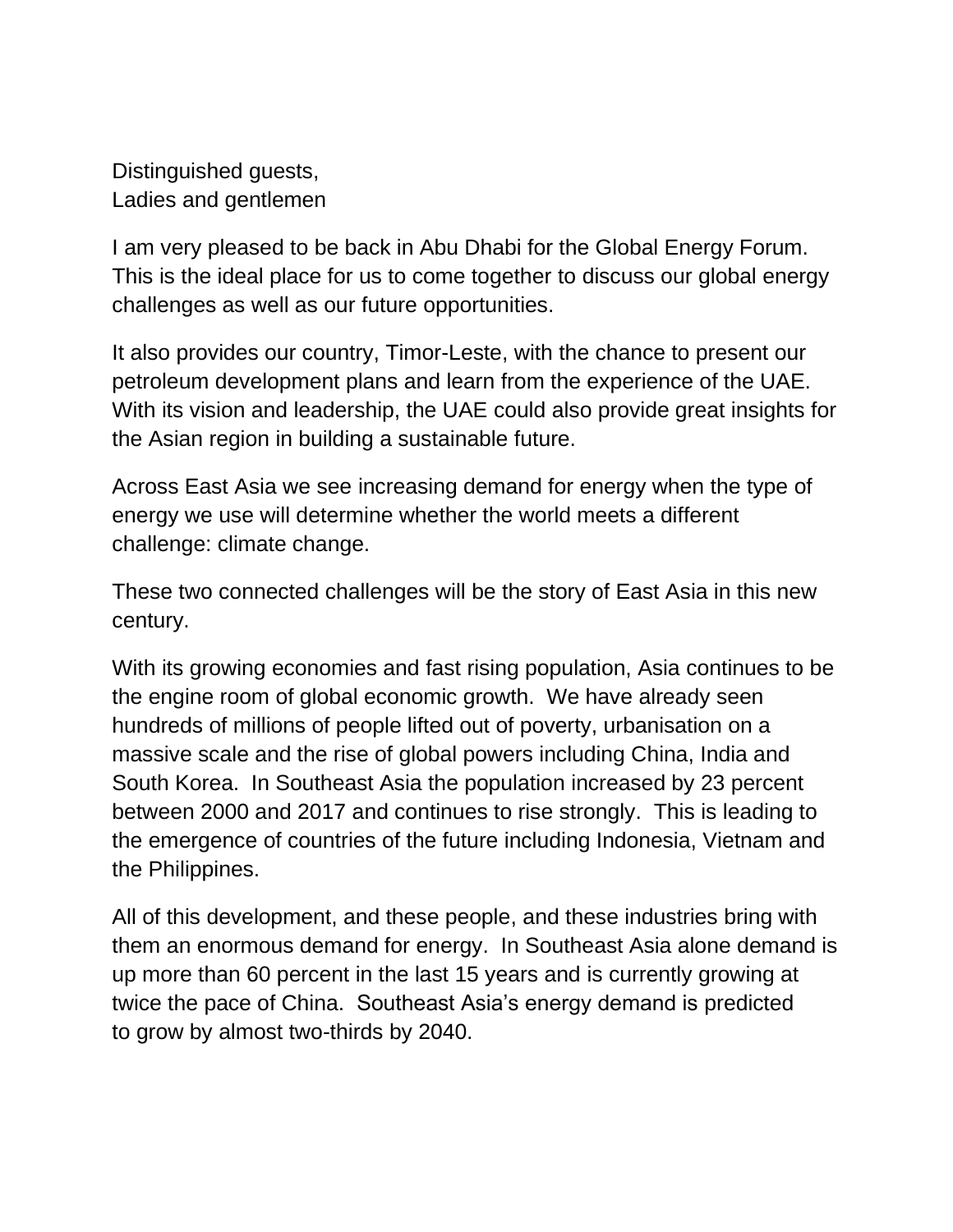The countries that grasp these trends - and the opportunities they provide will shape our global future. And the UAE knows this well – after all, 73 percent of the Gulf's energy exports go to the Asia Pacific, meeting almost half of the region's demands.

However, much of Asia's rising energy demands are being met by coal. The Asia Pacific produces 70% of the world's coal and is also its biggest user. And this means greater global emissions of carbon dioxide and climate change.

I come from a country that is a half island nation, and from a region of many island States. Climate change and rising sea levels pose an existential threat to countries in our neighbourhood.

So what should we do?

Natural gas provides a bridge to a lower carbon future; and across East Asia the demand for gas will continue to rise. In Timor-Leste, we can see this future and we know that we can help contribute to the solution and respond to the rising demand for gas.

The good news is that developing our petroleum industry will also transform our economy, create jobs and build a foundation for our long term future. And so, this is not only good energy policy, it is good economic and social policy.

Following our historic Maritime Boundary Treaty with Australia we have now secured a majority of one of the largest gas fields in Southeast Asia, Greater Sunrise. And so, we are planning for the exploitation of Greater Sunrise to become an anchor for the opening up of other known fields and potential new fields in the region and for it to underpin the development of a regional petroleum hub on the south coast of our country.

The Tasi Mane project, as we call it, will establish a 100-mile corridor along our southern coast that includes the construction and operation of a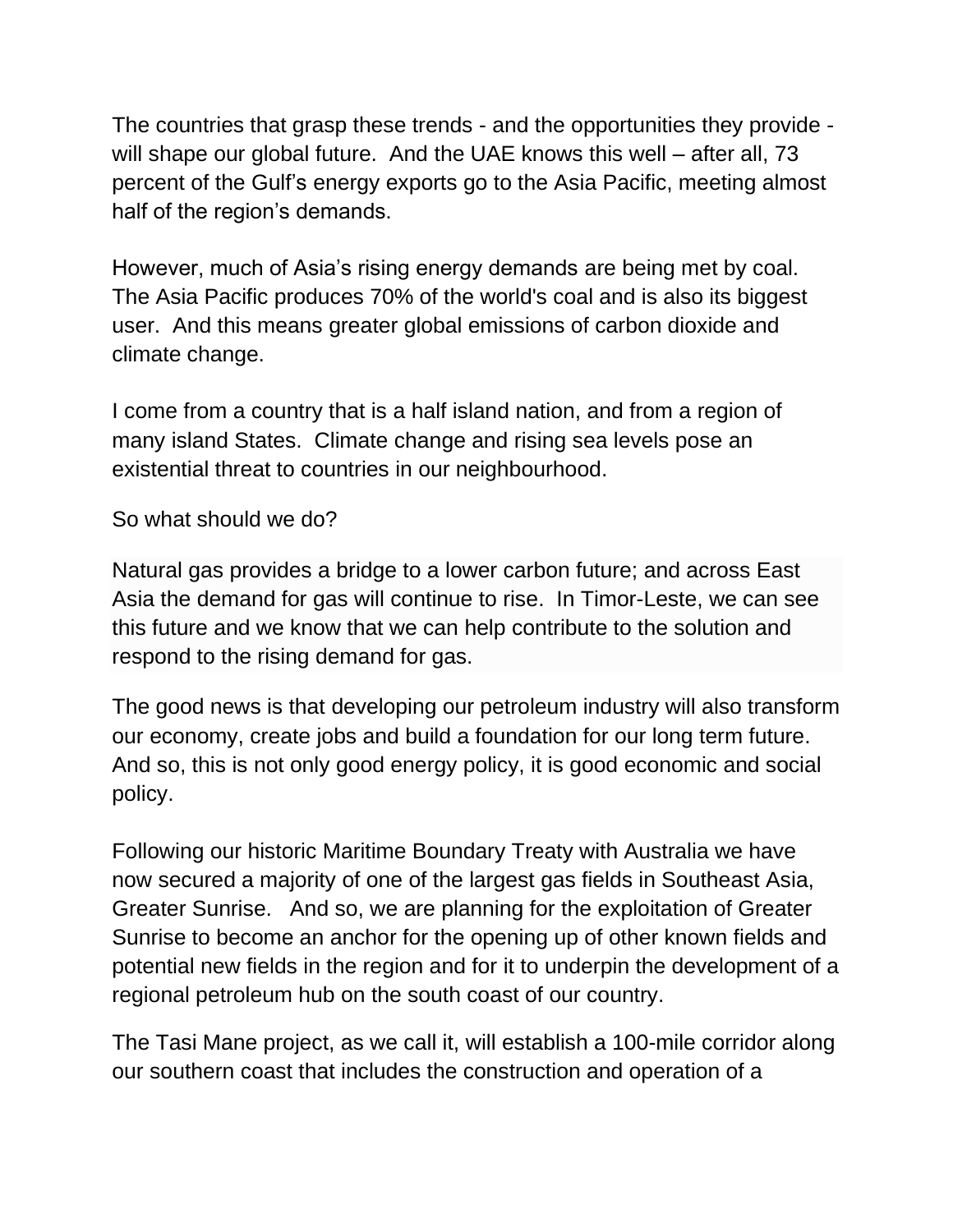refinery, petrochemical plant, LNG plant, a linking highway, as well as seaports and airports.

Experts project that the total revenue from the development of Greater Sunrise - including LNG production – will reach over \$58 billion dollars and create 38,000 jobs for the Timorese people, all because we want to ensure that the jobs and the industries that come from our resources stay in Timor-Leste – on our shores, for our people.

We are also looking to develop our immediate region and have established a tri-lateral initiative to promote Timor-Leste, East Indonesian and Northern Australian social and economic integration including in fisheries, transportation, tourism and marine security as well as our petroleum industries to respond to growing East Asian gas demand.

While we are just starting we know that we can learn from others who have travelled the same path – countries like the UAE that have the experience, and the leadership, to build the foundation of a positive future. This includes the need for economic diversification and long term sustainability.

But we have already made a good start. From the very beginning, we have seen our natural resource wealth as the foundation of a diversified economy. We also put every dollar from our petroleum resources into our fully transparent Petroleum Fund which has now grown to over \$17 billion today.

Ladies and gentlemen,

I am confident that, working together, we can achieve the global, lowcarbon economy we need. And I am also confident that we can meet East Asia's energy demands.

Timor-Leste can be a part of the solution to these challenges. And in working to respond to East Asia's demand for gas, we can build our petroleum industry, and a diversified economy, to meet the dreams and aspirations of Timor-Leste's next generation.